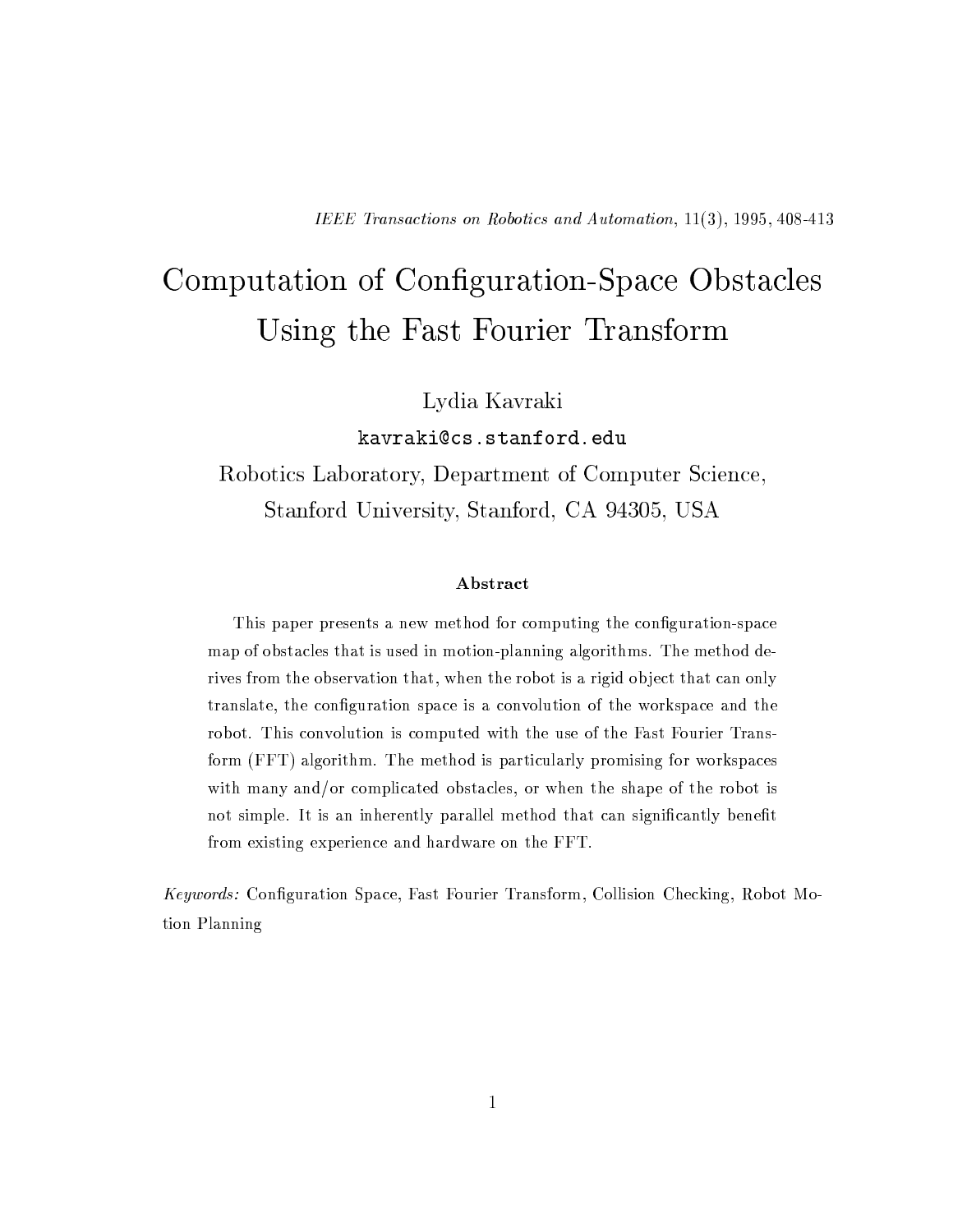### 1. Introduction

The problem of planning the motion of a robot among static obstacles has been recently approached by restricting the configuration space (C-space) of the robot to a discrete space, where each degree of freedom can only assume a finite number of values [2]. In this approach, it can be very useful to precompute and store a C-space bitmap that explicitly represents the free part of the C-space (the  $0$ 's) versus the part that gives rise to collision with an obstacle (the 1's). This bitmap reduces collision checking to an  $O(1)$  operation [11]. In fact, there is a variety of other ways a precomputed C-space bitmap can be exploited by a planner. For example, in  $[14]$ it is used by a wavefront propagation algorithm to numerically compute a localminima-free potential field with a single minimum at the goal. Another possible use of the bitmap is to generate a more concise representation of the free space by grouping adjacent free configurations into hyperparallelepipeds of various sizes ('approximate cell decomposition' approach to path planning  $(4, 27)$ ).

We describe below a new method for computing the C-space bitmap. In its most basic form, it applies to the case where the robot is an *n*-dimensional ( $n = 2$  or  $n=3$ ) rigid object translating in an *n*-dimensional workspace among obstacles. The C-space, which in this case is also *n*-dimensional, can be regarded as a convolution of the workspace and the robot [6]. We compute this convolution via a Fast Fourier Transform (FFT) algorithm. The running time of our algorithm depends only on the resolution of the discretization used. For a fixed resolution it is independent of the complexity and the shape of the robot and the obstacles. Moreover, the method can benefit directly from specific hardware developed for the FFT algorithm.

The same method can be extended to a robot that can both translate and rotate in the plane by discretizing the range of orientations of the robot and building a three-dimensional C-space bitmap slice by slice. In theory, this extension also applies to a robot that translates and rotates in three dimensions, but then the dimension (6) of the C-space makes the construction of an explicit bitmap unrealistic. However, if the rotation is restricted to occur about a single axis, a relatively coarse four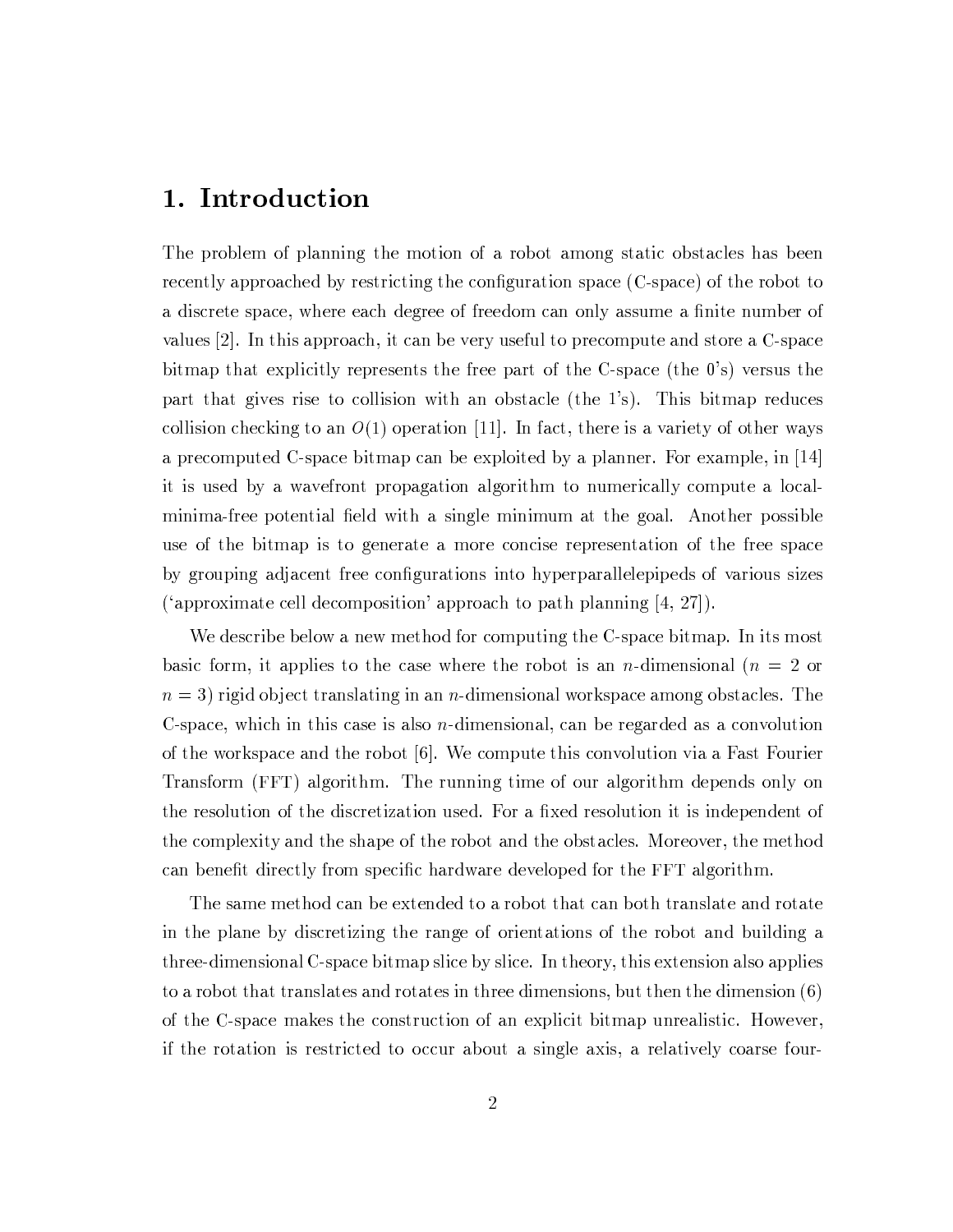dimensional bitmap can be constructed as a set of three-dimensional slices, each computed at a fixed orientation of the robot. If the robot is a planar set of K rigid bodies connected by prismatic and revolute joints, the method can be used to build K bitmaps, each representing the C-space of one of the bodies as if it were free to translate and rotate. In the context of the planning approach described in  $[2]$ , these K bitmaps can be used to compute whether a configuration of the robot is collision-free or not in  $O(K)$  time.

Although there has already been considerable research and results in C-space computation, fast computation of C-space obstacles remains an important issue. This is in particular the case when the environment changes dynamically. We believe that C-space computation is basic enough in robotics (and other domains) to make it benefit from parallel or specific hardware implementations. In that respect, bitmap representations seem to be very suitable. An analogy can be drawn with some basic graphics problems (e.g., hidden surface elimination), which admit a relatively time consuming analytic solution but are prone to efficient hardware implementation using discretized representations.

This paper is organized as follows. In Section 2 a survey of previous related work is given. In Section 3 we show that the C-space bitmap can be obtained by a convolution of the workspace and the robot. In Section 4 we discuss the conditions that make possible the use of the FFT algorithm for the efficient calculation of convolution. Then, in Section 5, we show how our problem can match these conditions and we give an algorithm for computing the C-space using the FFT. In Section 6 we present an experimental evaluation of the algorithm and in Section 7 we discuss the possibility of hardware and parallel implementations using recent work on the FFT.

## 2. Survey of Existing Algorithms

Let us first introduce some notation. The robot is denoted by  $A$ .  $A$  is a rigid body and moves in the workspace  $W \subset \mathbb{R}^n$ , with  $n = 2$  or  $n = 3$ . Let B denote one of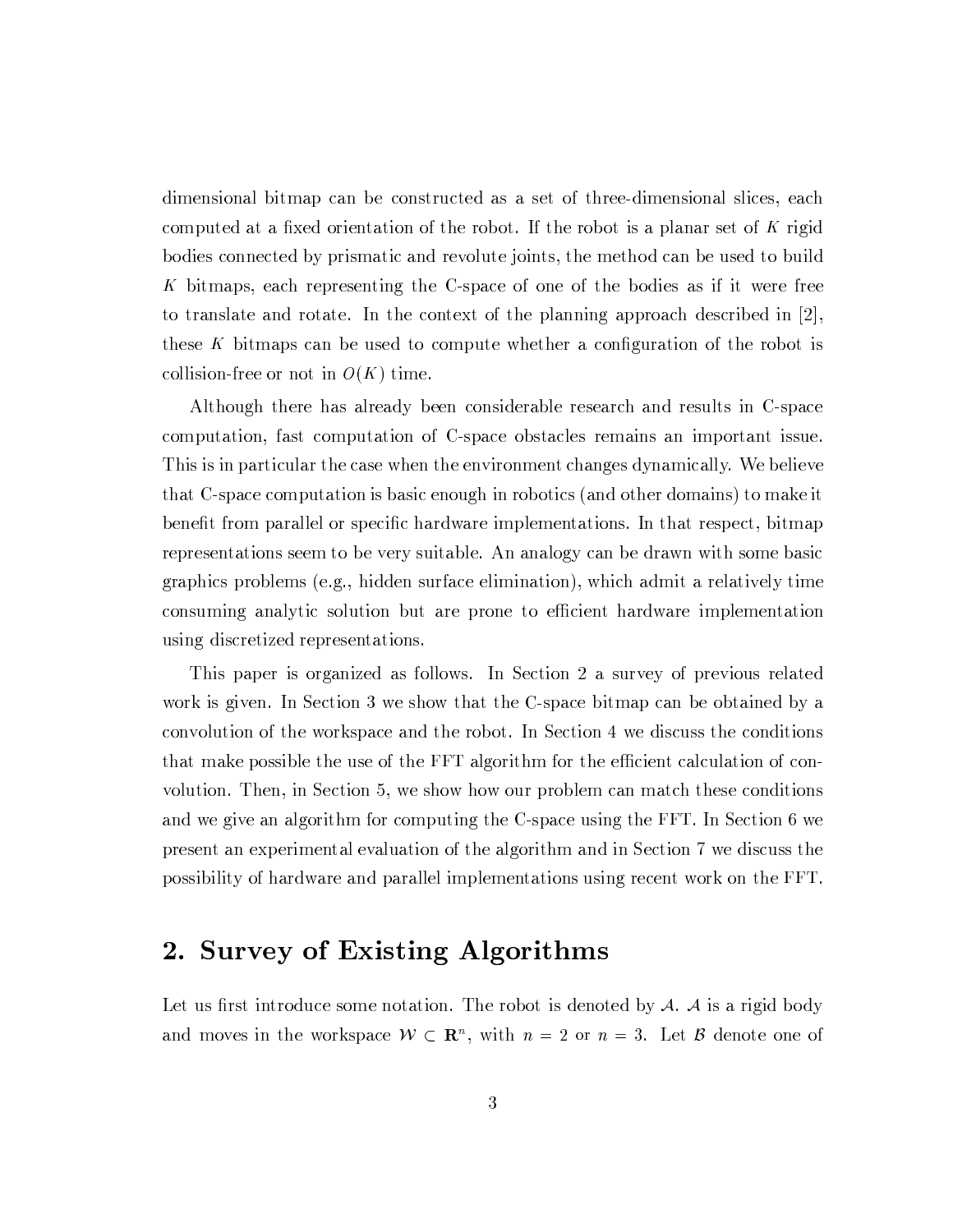the obstacles in W, and C the C-space of A [16]. The subset of W occupied by A at configuration q is denoted by  $\mathcal{A}(q)$ . That is  $\mathcal{A}(q) = \mathcal{A} + q = \{x + q : x \in \mathcal{A}\}\.$  The obstacle B in W maps into C to the region  $CB = \{q \in C \mid A(q) \cap B \neq \emptyset\}$ , which is called a C-obstacle.

Many proposed algorithms for computing the C-obstacles for  $A$  deal with the case where  $A$  can only translate and restrict the shape of the robot and the obstacles. We begin our survey with these algorithms.

The case where A and B are convex polygons has been studied in [15, 17] and an optimal algorithm has been proposed by Lozano-Pérez [17] and Guibas [6]. They obtain the vertices of the also convex  $\mathcal{CB}$  in  $O(n_{\mathcal{A}}+n_{\mathcal{B}})$  time, where  $n_{\mathcal{A}}$  and  $n_{\mathcal{B}}$  denote the number of vertices of A and B respectively. In the case where A and B are nonconvex polygons, Sharir [24] gave an algorithm which computes the boundary of CB in  $O(n_A^2 n_B^2 \log(n_A n_B))$  time. In the case where A and B are generalized convex polygons, i.e., regions bounded by straight line segments or circular arcs, Laumond |12| showed that  $\mathcal{CB}$  can be computed in  $O(n_A + n_B)$  time. When A and B are locally non-convex generalized polygons a decomposition of  $A$  and  $B$  into convex generalized polygons yields an  $O(n_A^2 n_B^2 \log(n_A n_B))$  algorithm [12]. For A or B not locally non-convex, the algorithm has  $O((n_{A}n_{B}+c)\log(n_{A}n_{B}))$  time complexity, where c is  $O(n_A^2 n_B^2)$  in the worst case [10]. The case where A and B are convex polyhedra has been studied in [16, 17]. The best known algorithm has been given by Guibas and Seidel [7]. It constructs the boundary of  $\mathcal{CB}$  in  $O(n_{\mathcal{A}}+n_{\mathcal{B}}+c)$  time, where c is in the worst case  $O(n_{A}n_{B})$ . Finally, the method of Avnaim and Boissonnat computes the boundary of CB in  $O(n_A^3 n_B^3 \log(n_A n_B))$  time, when A and B are any polyhedra.<sup>1</sup>

The above algorithms *analytically* compute the boundary of the C-obstacle for each connected workspace obstacle and then take the union of all constructed boundaries to find the boundary of all C-obstacles. Path planners operating in discretized C-spaces feed the results produced by these methods to routines that build the C-

<sup>&</sup>lt;sup>1</sup>This method is an adaptation of the algorithm in [1] which constructs an exact representation of a C-obstacle in the case where  $A$  can translate and rotate in the plane.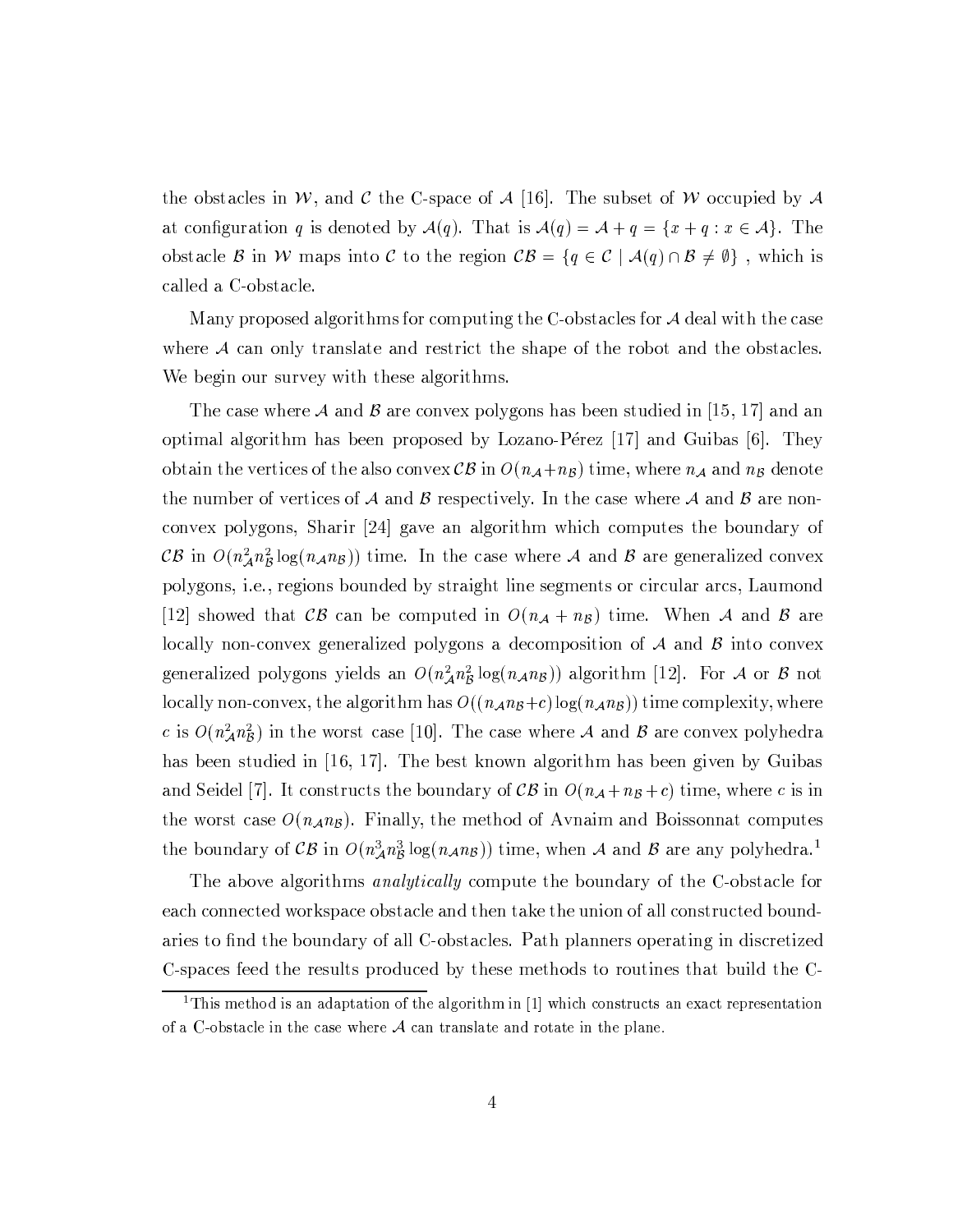space bitmap. For example, Latombe [11] and Lengyel et al. [14] used the  $O(n_A+n_B)$ algorithm of Lozano-Pérez and Guibas to compute the vertices of the C-obstacles and then filled the C-obstacles with a raster graphics polygon-filling routine. Paths were computed in the produced bitmap.

Other methods for computing C-space maps that are closer to the spirit of this paper have been proposed. Newman and Branicky [19] identify 'elemental building blocks' (shapes) that are easily transformed from the workspace to the C-space. They store the C-space transforms of these shapes, frequently as bitmaps, and combine them to obtain the C-space bitmaps for complex shapes. They report experiments where the running time of their algorithm is very good. Lozano-Pérez and O'Donnell [18] implemented an algorithm on the Connection Machine that computes a family of C-space bitmaps which are then combined to construct bitmaps for more complex workspace objects and a six-degree-of-freedom robot. An algorithm given by Dehne, Hassenklover and Sack [5] computes C-space bitmaps for arbitrary obstacles but 'rectilinearly' convex robots on a  $N \times N$  mesh of processors in  $O(N)$  time. The above bound is generalized in our paper to non-convex robots. This improvement is also reported in similar work done independently by Schwarzkopf [23].

There are some inherent differences between the algorithms that analytically compute the C-obstacles and the algorithms that construct bitmaps for the C-space. The time complexity of the first is measured in terms of the number of vertices of the robot and the obstacles. On the other hand, the running time of the bitmap algorithms is a function of the size of the constructed bitmap. Typically, robots and obstacles with many vertices demand a high resolution of discretization for describing their shapes with sufficient accuracy. Hence, there is a relationship between the two complexity measures, but this relationship is not well-defined.

In the next sections we describe a method for computing C-space maps whose only inputs are a bitmap of the workspace and an algorithm to draw the robot on that bitmap. The output is a C-space bitmap representing both the boundary and the interior of the C-obstacles  $(1)$ 's) and the free space  $(0)$ 's). The running time of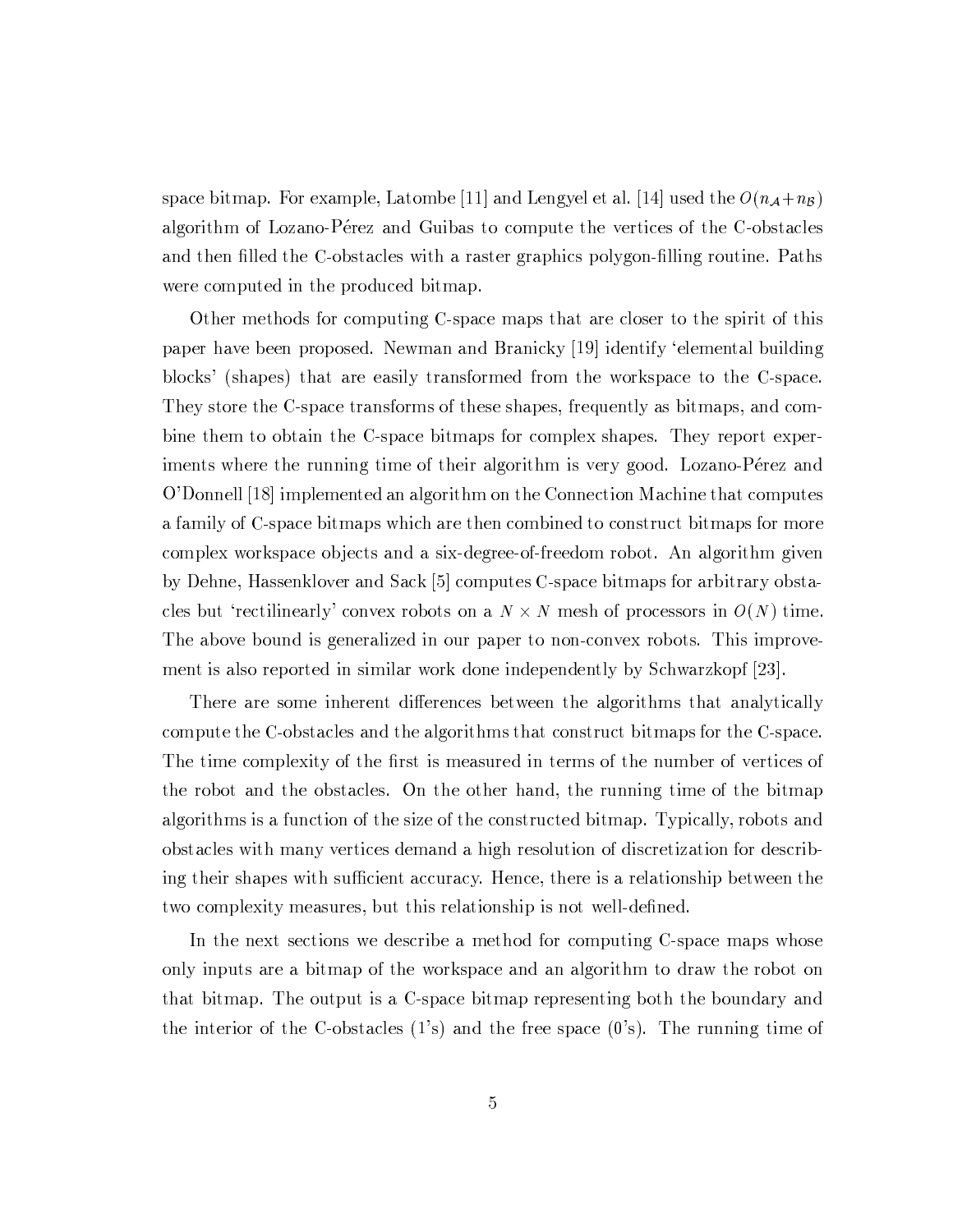our method is independent of the number and the shape of the obstacles in the workspace  $W$ , and depends only on the resolution of discretization.

#### Configuration Space as a Convolution 3.

In this section, we explain in two dimensions how the C-space can be obtained as a convolution of the workspace and the translating robot. The same discussion also applies in three dimensions.

Consider a workspace  $W = [a, b] \times [c, d] \subset \mathbb{R}^2$ . We discretize W into a  $N \times N$ array  $W^2$ , where N is large enough to represent the obstacles in W with the desired accuracy. We define

$$
cell_{i,j} = [a + i\frac{(b-a)}{N}, a + (i+1)\frac{(b-a)}{N}] \times [c + j\frac{(d-c)}{N}, c + (j+1)\frac{(d-c)}{N}]
$$

where  $i, j \in S = \{0, ..., N-1\}$ , If there is an obstacle anywhere in the cell  $cell_{i,j}$  we let  $W(i, j) = 1$ , else  $W(i, j) = 0$ . The bitmap array W can easily be constructed if the obstacles are input as a collection of algebraic shapes, e.g., polygons represented by their vertices. When the data about the obstacles is obtained through sensing, the bitmap representation may be more straightforward to obtain than an algebraic representation.

The C-space C is the set of all triples  $(x_r, y_r, \theta_r)$ , where  $(x_r, y_r)$  are the coordinates of a fixed reference point on the robot,  $p_{\mathcal{A}}$ , and  $\theta_r$  is the orientation of the robot. In general the parameters  $x_r, y_r, \theta_r$  can assume any real value in  $[a, b] \times [c, d] \times [0, 2\pi]$ . We discretize the workspace and the orientations of the robot and define  $x = a + i\frac{(b-a)}{N}$ ,  $y = c + j\frac{d-c}{N}$  and  $\theta = k\frac{2\pi}{N}$ , where  $i, j, k \in S$ . The C-space can then be stored as a  $N \times N \times N$  binary array.<sup>3</sup>

The robot A can be approximated by a set of points  $(i, j)$ ,  $i, j \in S$ , which are drawn by a simple procedure given the orientation  $\theta$  of the robot and the coordinates

 $^2$ In general,  ${\cal W}$  is discretized into a  $N\times M$  array. The fact that we use a square array is only for simplifying our presentation. It has no particular importance in our method.

<sup>&</sup>lt;sup>3</sup>Footnote 2 applies for  $\theta$  as well.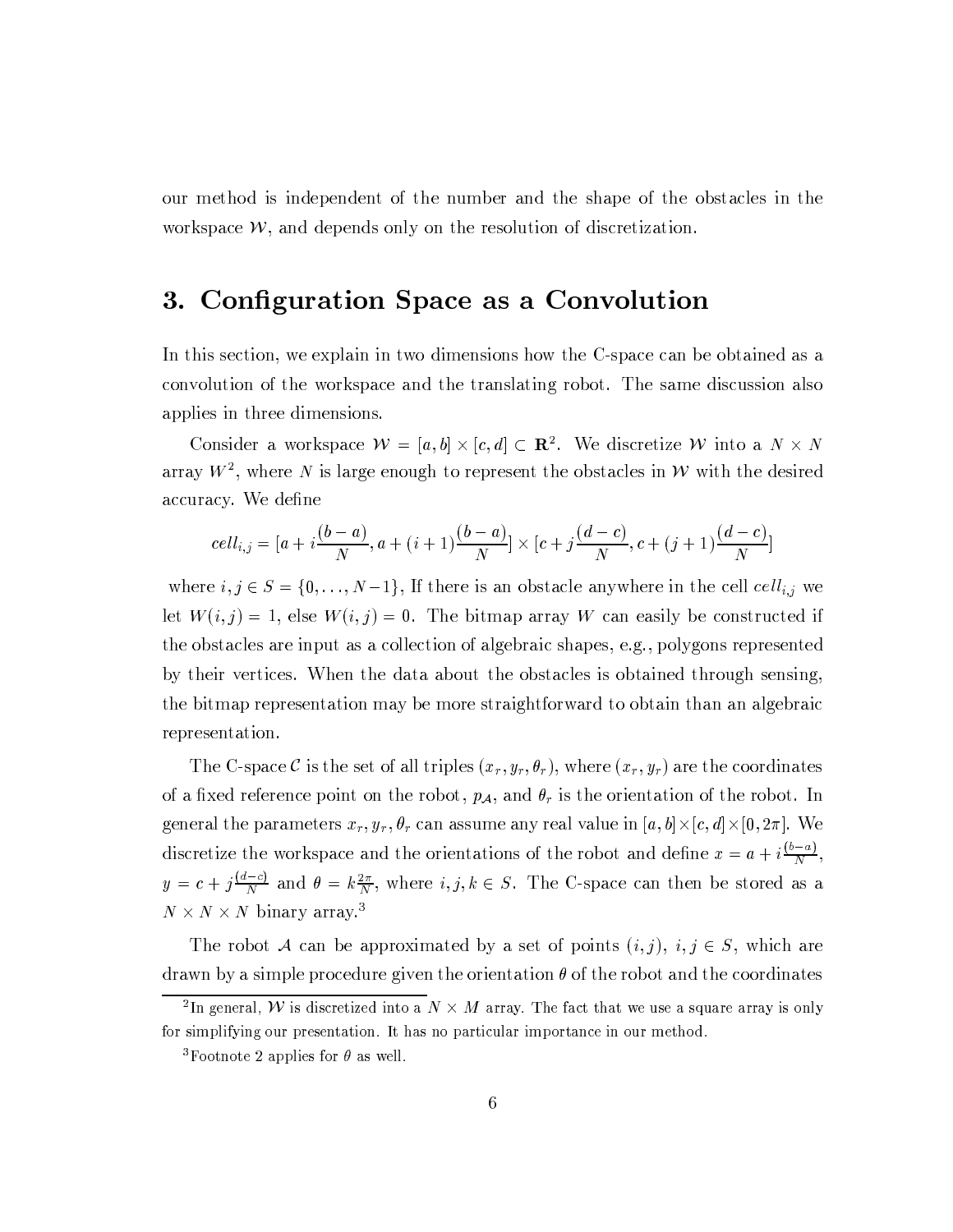$(x, y)$  of  $p_{\mathcal{A}}$ . For each fixed value of  $(x, y, \theta)$  we consider the  $N \times N$  binary array  $A_{(x, y, \theta)}$ where only the points that belong to the robot are marked with 1's.

With the conventions of the previous paragraphs, a point  $(x, y, \theta)$  in the (discrete) C-space is legal (free) if and only if

$$
C(x, y, \theta) \equiv \sum_{i,j=0}^{N-1} W(i,j) A_{(x, y, \theta)}(i,j) = 0
$$

We observe that whenever  $\theta$  is fixed and x, y are varying, the various bitmaps  $A_{(x,y,\theta)}$ are all translations of each other, and in particular of  $A_{(0,0,\theta)}$ . Then

$$
C(x, y, \theta) = \sum_{i,j} W(i,j) A_{(0,0,\theta)}(i - x, j - y).
$$

For the moment we will ignore any complication that might arise concerning the range of the indices *i*, *j*. We can assume that W and  $A_{(0,0,\theta)}$  are infinite in all directions and padded with zeros (which indicate free space and do not affect the above sum). What we have shown is that the array  $C(\cdot, \cdot, \theta)$  is the convolution of the arrays W and  $A'_\theta$ , where

$$
A'_{\theta}(i,j) = A_{(0,0,\theta)}(-i,-j).
$$

Indeed, the convolution of two arrays Q and T is defined as  $(Q \star T)(x, y)$  =  $\sum_{ij} Q(i, j)T(x - i, y - j)$ . Hence,  $C(\cdot, \cdot, \theta) = W \star A'_{\theta}$ .

### 4. Computation of Convolution Via FFT

The convolution of two functions f and g can be computed by taking the Fourier Transform (FT) of the two functions, multiplying the two transforms pointwise, and then taking the inverse FT of the product. This is asserted by the Convolution Theorem given below:

**Convolution Theorem:** If functions f and g defined on  $\bf{R}$  are integrable then,  $\widehat{f \star g}(x) = \widehat{f}(x)\widehat{g}(x)$ , where  $\widehat{h}$  denotes the FT of function h.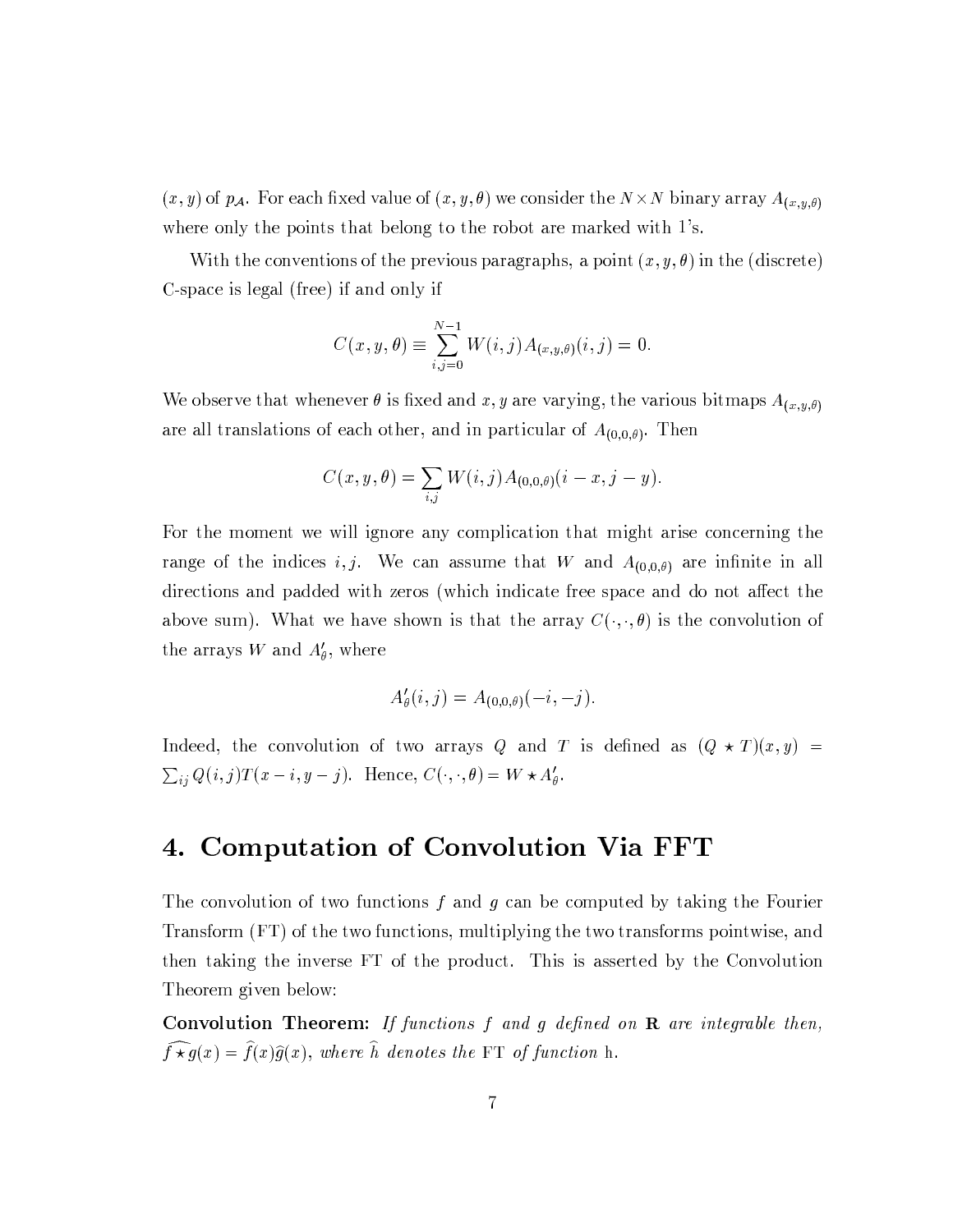However, calculating the convolution with the use of the Convolution Theorem is of computational interest only when the FFT algorithm can be applied. The FFT algorithm can be used when the functions  $f$  and  $g$  are periodic with the same period, or what amounts to the same thing, when they are defined on a 'cyclic' space. The convolution and the FT are then defined as follows for the two-dimensional case  $[21]$ :

**Definition 1:** The convolution of two functions f and g defined on the set  $S^2$ , where  $S = \{0, 1, \ldots, N-1\}$ , is the function  $(f \star g)(x, y) \equiv \sum_{i,j \in S} f(i,j)g(x-i, y-j)$  on  $S^2$ , where the arithmetic on the indices is done modulo  $N$ .

**Definition 2:** The FT of f on  $S^2$  is the function  $\hat{f}(x, y) = \sum_{j,k \in S} f(j,k) \zeta^{-jx - ky}$  on  $S^2$ , where  $\zeta = \exp(2\pi i/N)$ .

The Convolution Theorem now holds for f and g defined as above. When this theorem is used, the convolution computed is the one given in Definition 1.

The classic FFT algorithm computes the one-dimensional FT of functions on  $S$ , as well as its inverse (which is again defined on S), in time  $O(N \log N)$ . The twodimensional FT can be computed by first taking the one-dimensional FT of all rows of the array, which is a function on  $S^2$ , storing the results in the rows themselves, and then taking the FT of all columns and putting the result back in the columns. The time needed to compute a two-dimensional FT is  $O(N^2 \log N)$ . Analogous definitions hold for the k-dimensional FT whose computation takes  $O(N^k \log N)$ , when k is fixed.

#### **Computation of Configuration Space** 5.

**Basic Algorithm.** Let us now consider the problem of computing the convolution of the workspace bitmap W and the robot map  $A'_\theta$ . We could proceed by using the definition of the convolution which directly yields an  $O(N^4)$  time procedure. Rather, we wish to use the FFT results and compute this convolution in  $O(N^2 \log N)$  time. However, the functions W and  $A'_{\theta}$  involved in the convolution are not 'cyclic' as is required by Definition 1. We eliminate this difficulty by simply setting  $W(i, j)$  to 1 on the boundary of  $S^2$ . By doing so, we make sure that the robot cannot 'wrap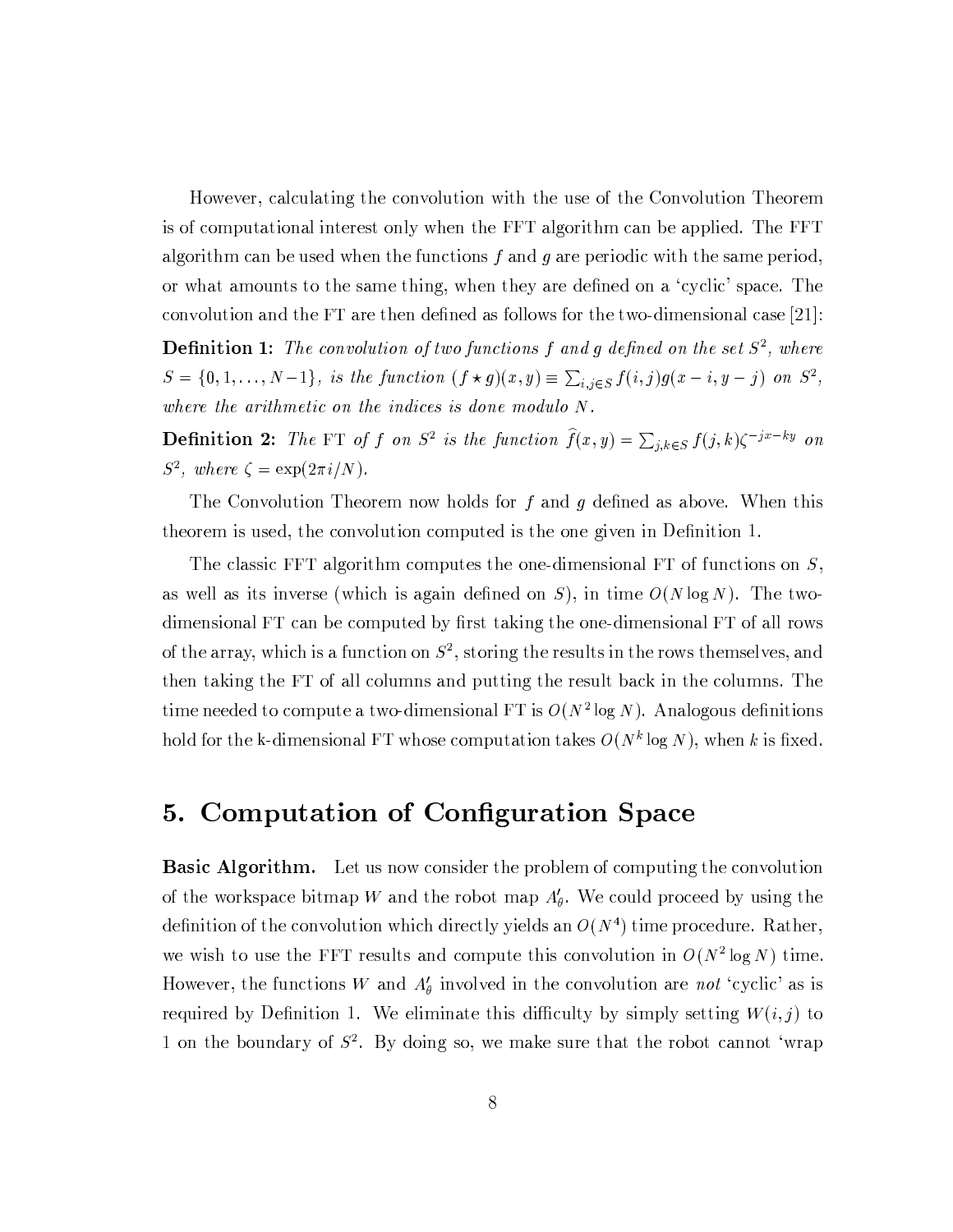around' the workspace without a collision.

The actual running time of the proposed method critically depends on how fast we can compute the discrete FFT of  $N$  points. The FFT algorithm is a very popular algorithm. Optimized implementations of this algorithm are available on virtually every computer. Many FFT implementations have been tailored to exploit the pipelines of RISC processors and achieve close to peak performance. As discussed in Section 7, FFT hardware can reduce the running time of our method.

Algorithm for a translating and rotating planar robot. In Figure 1 we give the algorithm that computes the C-space bitmap for a robot  $A$  that can translate and rotate in the plane. As before, x and y are the coordinates of a fixed reference point  $(p_A)$  of the robot and  $\theta$  is the orientation of the robot; N is the resolution of the discretization on the workspace bitmap  $W$ . If  $N$  is also the number of the desired orientations of the robot, a  $N \times N \times N$  C-space bitmap CSPACE is constructed.<sup>4</sup>

If we have a good way to draw the robot in the bitmap for every new orientation, the running time of the algorithm is not significantly affected by the shape of the robot. Its time complexity is essentially  $O(N^3 \log N)$ . Robot drawing can often be simplified by drawing only the boundary of the robot. Then the region filled by 1's in the CSPACE bitmap is only a subset of the true C-obstacles, but it contains the boundary of the latter. For planners like the one described in [2], this is sufficient to prevent collision because the robot is never allowed to cross a C-obstacle boundary.

**Algorithm for a translating robot in three dimensions** Although we focused our previous discussion on a robot moving in two dimensions, the same method applies in three dimensions. If A can only translate, a three-dimensional C-space can be constructed in  $O(N^3 \log N)$  time, by taking the three-dimensional convolution of the workspace W and the robot  $A'_{\phi\theta\psi}$ . If rotation is allowed to occur about a single axis, say  $\theta$ , a four dimensional bitmap can be constructed by an algorithm similar to

<sup>&</sup>lt;sup>4</sup>Even when the number of desirable orientations is chosen different from  $N$ , it is expected to be  $O(N)$ .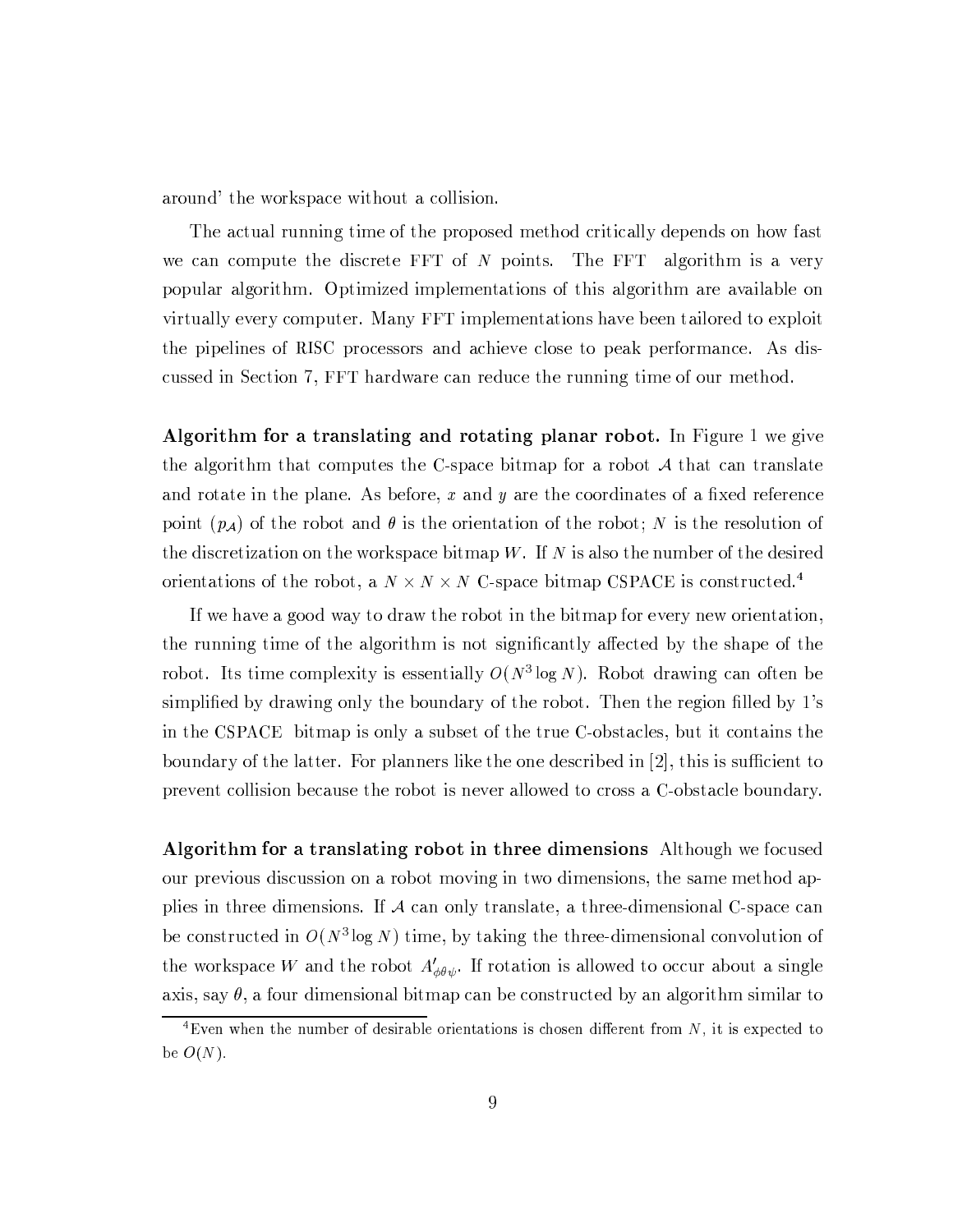```
Put W(i, j) = 1 when either i or j is 0 or N - 1,
\mathbf{1}or an obstacle is present.
          Compute \widehat{W}, the 2D FT of W.
 \overline{2}\overline{3}For all desired values of \theta:
\overline{4}begin
 \overline{5}Construct A'_\theta.
                   Compute \widehat{A}_{\theta}^{\prime}, the 2D FT of A_{\theta}^{\prime}.
 6
                   Let X = \widehat{W} \cdot \widehat{A}_{\theta} (pointwise multiplication).
 \overline{7}Compute Y as the inverse FT of X.
 8
                   Let CSPACE(x, y, \theta) = 1 if and only if |Y(x, y)| = 1.
\boldsymbol{9}10
          end
```
Figure 1: Computation of C-space map for a rigid robot that can translate and rotate in the plane.

the one given in Figure 1. The algorithm then has a time complexity  $O(N^4 \log N)$ , if N is the number of desirable values of  $\theta$ . The same principle applies if rotation is allowed along the other axes. However, if a reasonable resolution of discretization is desired, the size of the C-space bitmap becomes very large and it is not realistic to store it in the memory of current workstations.

### 6. Experimental Evaluation

We have implemented<sup>5</sup> the FFT-based algorithm of Figure 1. We have conducted a series of experiments aimed at comparing its performance with (i) an implementation of the  $O(n_A + n_B)$ -time algorithm of Lozano-Pérez [17] and Guibas [6] and

 $5$ Our implementation follows the description in Figure 1, except for a minor change to compensate for possible arithmetic errors. We set  $CSPACE(x, y, \theta) = 1$  when  $|Y(x, y)| > \text{THRESH}$ OLD, instead of when  $|Y(x, y)| = 1$  (line 9). In our experiments THRESHOLD was set to 0.9.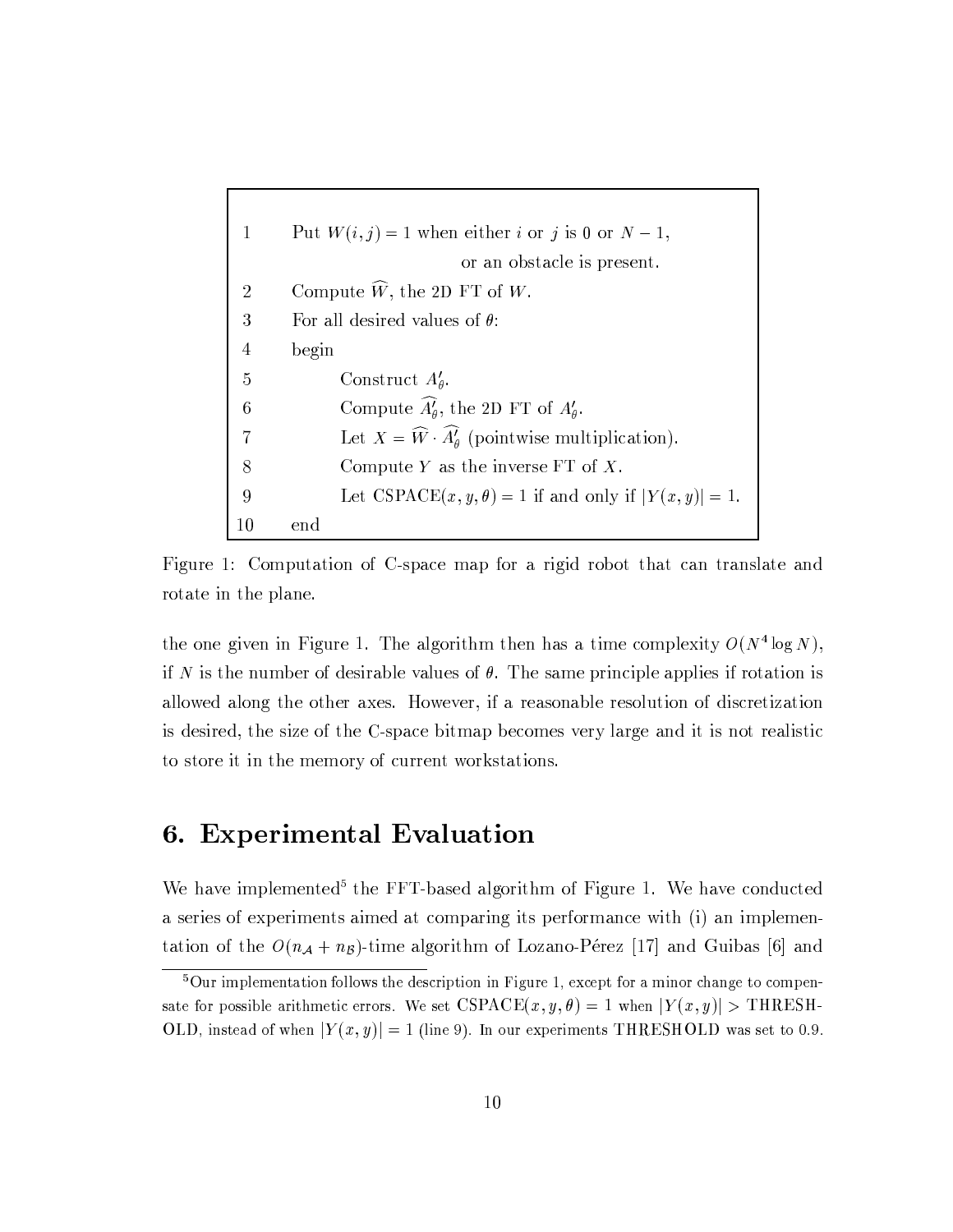(ii) an optimized implementation of the  $O(N^4)$ -time algorithm that computes the convolution of the workspace and the robot in a straightforward way. All algorithms in this section are implemented in C and run on a DEC 5000 workstation.

Comparison with the linear  $O(n_A + n_B)$  algorithm. As discussed in Section 2, the input and output data are different for algorithms that compute C-obstacles (in this case the  $O(n_A + n_B)$  algorithm) and algorithms that compute C-space bitmaps (in this case the FFT-based algorithm). An analytic comparison between these algorithms does not seem possible. We tried to establish a reasonable framework for an experimental comparison. Our aim is to provide orders of magnitude for the running times of the FFT-based algorithm and the  $O(n_A + n_B)$  algorithm, which has been used in many motion planners  $[11, 14]$ .

The input of the implemented FFT-based algorithm is an  $N \times N$  bitmap W of the workspace. The robot is defined as a polygon. Its bitmap representation is not precomputed; the algorithm computes the bitmap representation of the robot's boundary for each of the N orientations of the robot that we considered. The output is an  $N \times N \times N$  bitmap CSPACE representing the C-space.

The input of the implemented linear algorithm is a collection of convex polygons representing the robot and another collection of polygons representing the workspace obstacles. Hence, the decomposition of non-convex polygons into convex ones is not part of the running times given below. The output of the linear algorithm is entered into a routine mapping this boundary in a C-space bitmap of the same resolution as the one built by the FFT-based algorithm. This bitmap is the output of the algorithm. When we have an analytic description of the C-obstacles, we can construct a CSPACE bitmap of high resolution with accuracy. In the FFT-based algorithm, we first project the obstacles and the robot in the workspace bitmap and then compute a CSPACE bitmap of the same resolution. Thus, in order to obtain an accurate C-space bitmap, we have to work with a resolution high enough to represent the shape of the obstacles with accuracy. In our experiments we made sure that the CSPACE bitmaps produced by the algorithms we compare were almost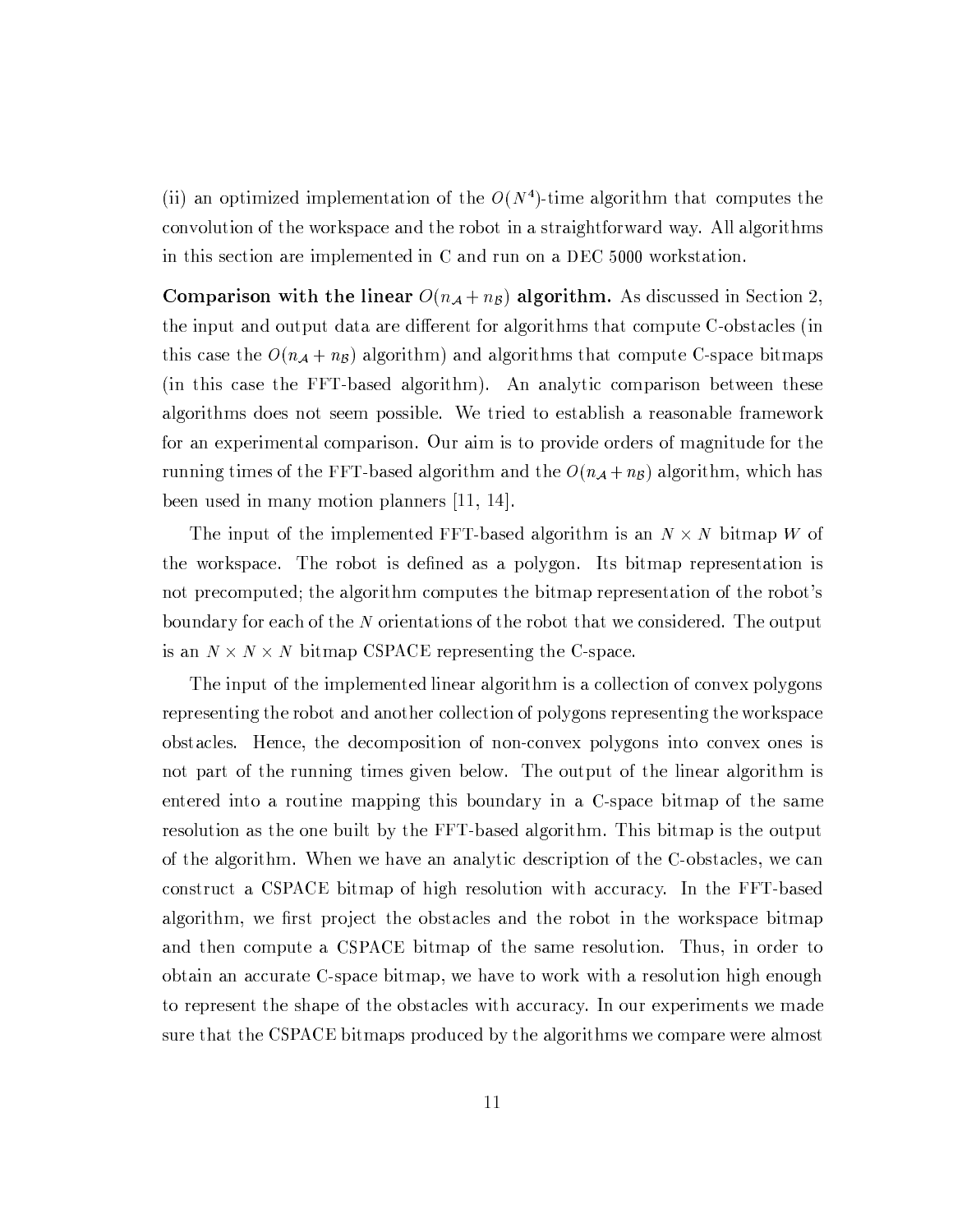

Figure 2: Two-dimensional workspace with 150 convex polygon obstacles

the same.

Figure 2 shows the workspace (150 convex polygonal obstacles) and Figure 3 shows the three robots we used in one series of experiments. The larger dimension of the robots is approximately  $1/10$  of the dimension of the workspace. The workspace bitmap W was represented as a  $128 \times 128$  array and we considered 128 orientations for the robot. Hence, the algorithms built a  $128 \times 128 \times 128$  bitmap CSPACE.

- For the convex robot of Figure 3(a), the FFT-based algorithm took 90 seconds to compute CSPACE and the linear algorithm 11 seconds.
- For the robot of Figure 3(b), which is non-convex, the FFT-based algorithm took 91 seconds and the linear algorithm 22 seconds.
- For the robot shown in Figure 3(c), which has four convex parts, the FFTbased algorithm took 91 seconds and the linear algorithm 32 seconds.

Experiments show clearly that the linear algorithm is preferable for simple polygonal robots and workspaces. However, as the complexity of the environment increases, our FFT-based algorithm becomes more and more comparable. One could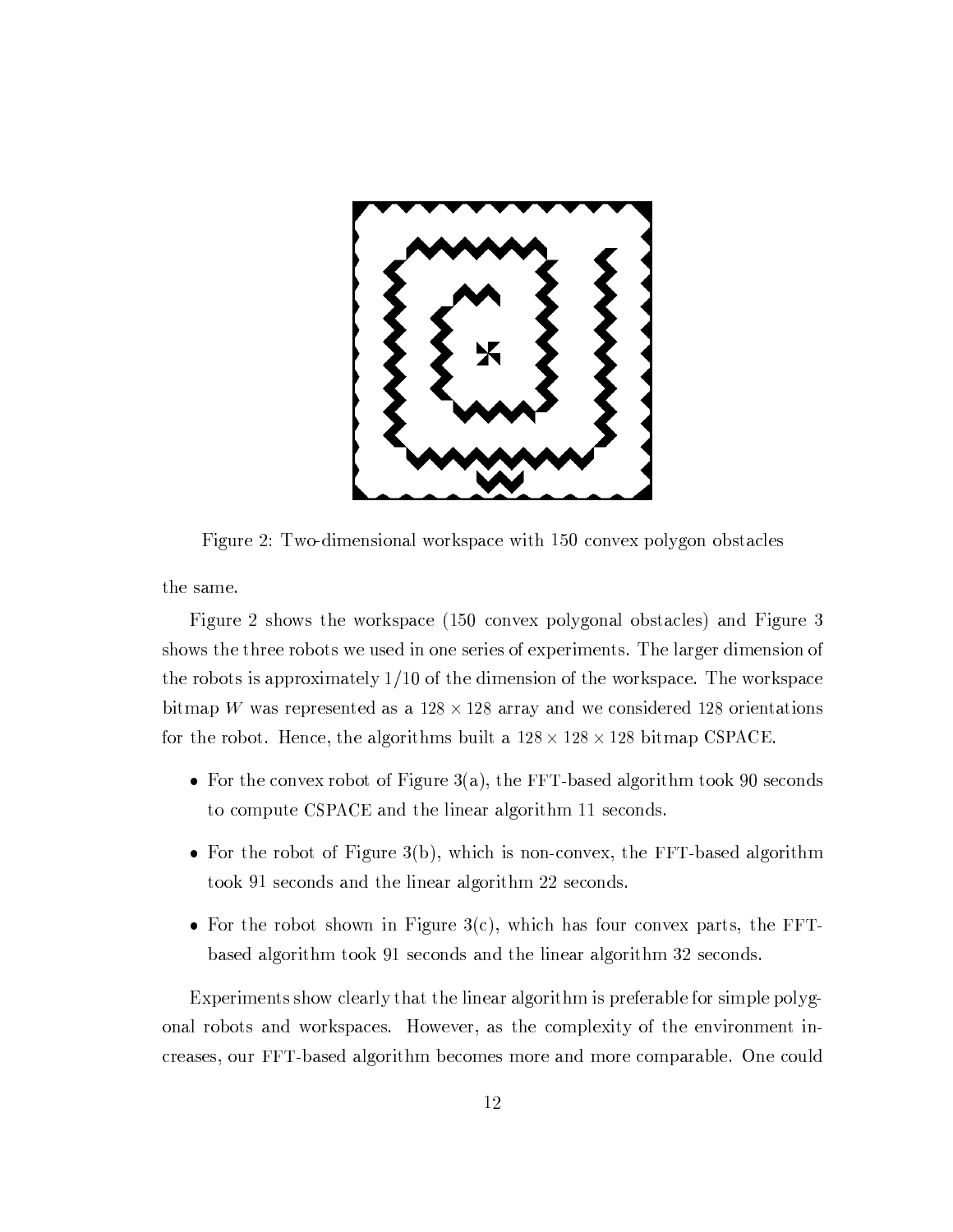

Figure 3: Polygonal robots

| Size of robot bitmap | Bitwise operations (sec) |
|----------------------|--------------------------|
| $5 \times 5$         | 20                       |
| $10 \times 10$       | 39                       |
| $20 \times 20$       | 77                       |
| $30 \times 30$       | 115                      |
| $40 \times 40$       | 199                      |

Table 1: Direct convolution timings with a  $128 \times 128$  workspace

imagine more complex environments where the gap in the running times of the FFT-based and the linear algorithm will be reduced or even inverted.

We emphasize that we ran our experiments with algorithms implemented in software on a conventional single-processor architecture. A hardware or parallel implementation of the FFT algorithm would certainly lower the 'break-even' complexity where the FFT-based algorithm becomes preferable to the linear algorithm.

Comparison with the direct  $O(N^4)$  convolution algorithm. Although the FFT-based algorithm has an asymptotically better running time then the direct algorithm, the latter requires only a small bitmap for the robot and can be implemented using (fast) bitwise operations, instead of (slow) multiplications.

The input and the output of the implemented direct convolution algorithm are exactly the same as those of the FFT-based algorithm. The direct algorithm augments the workspace bitmap and pads it with zeros to avoid problems at boundary configurations when the convolution is computed. Table 1 summarizes experimental results for a  $128 \times 128$  workspace. The FFT-based algorithm computes the bitmap CSPACE in approximately 90 seconds. Column 2 of Table 1 shows the time required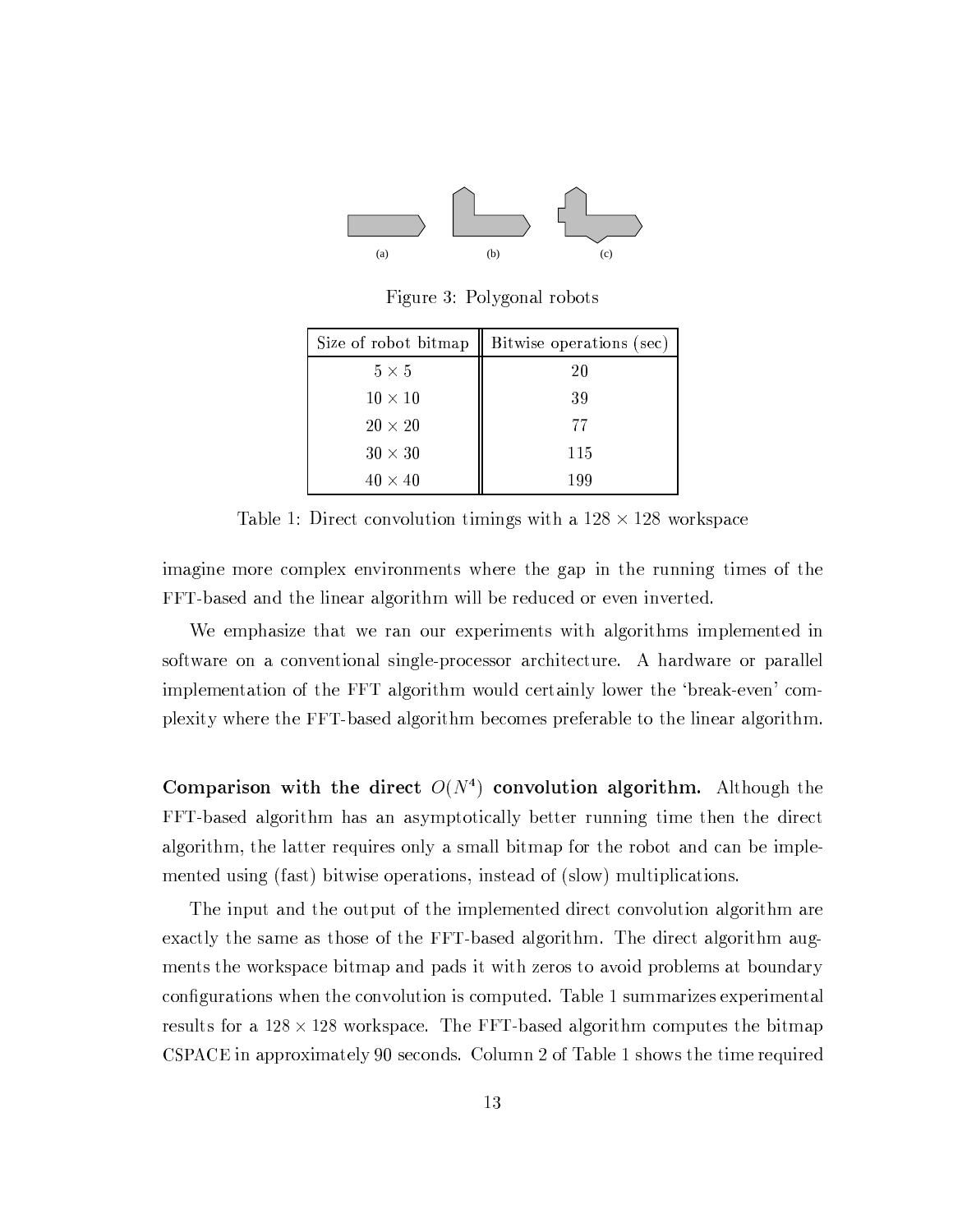to compute CSPACE for different sizes of the bitmap of the robot when bitwise operations are used. It is clear that the direct approach is preferable when the size of the robot is small. Bitwise operations are implemented in hardware in the machine we used and take at most a couple of machine cycles.

### 7. Hardware and Parallel Implementations

A hardware implementation of the basic FFT-based method for computing C-space maps is possible because of the uniformity of the calculations involved in the algorithm. Such an implementation may substantially reduce the running time of the algorithm. Even if the whole method is not implemented in hardware, specialized FFT hardware 3 can be used. The latter is widely available and has been used for years in signal processing and other applications.

Hardware implementations are also possible for the direct convolution algorithm and cannot be regarded as an advantage of the FFT-based algorithm only. This issue has been studied in the context of the morphological operations used in image processing  $[8]$ . The computation of these operations requires a small bitmap, referred to as a kernel, to be moved over the original image. Many specialized architectures have been proposed  $[22, 20]$  to efficiently perform these operations. However, these architectures achieve high performance for operations with large images and small kernels. Typical kernel sizes for a  $512 \times 512$  image are  $3 \times 3$  or  $5 \times 5$ . In our problem, we might not want to restrict ourselves to such small robots.<sup>6</sup>

As far as our basic algorithm is concerned, its parallel implementations can be based on existing parallel implementations of the FFT. Let us mention some existing results. Leighton [13] showed that the N-point discrete FFT can be implemented in  $\log N$  steps on an  $N(\log N + 1)$ -node butterfly or an N-node hypercube. It can also be implemented in  $O(\log N)$  steps on an N-node butterfly [13]. Issues related to

 ${}^6$ Even in AVG applications, path planning frequently has to be done locally, since more global planning often makes use of higher-level symbolic maps defining intermediate goals.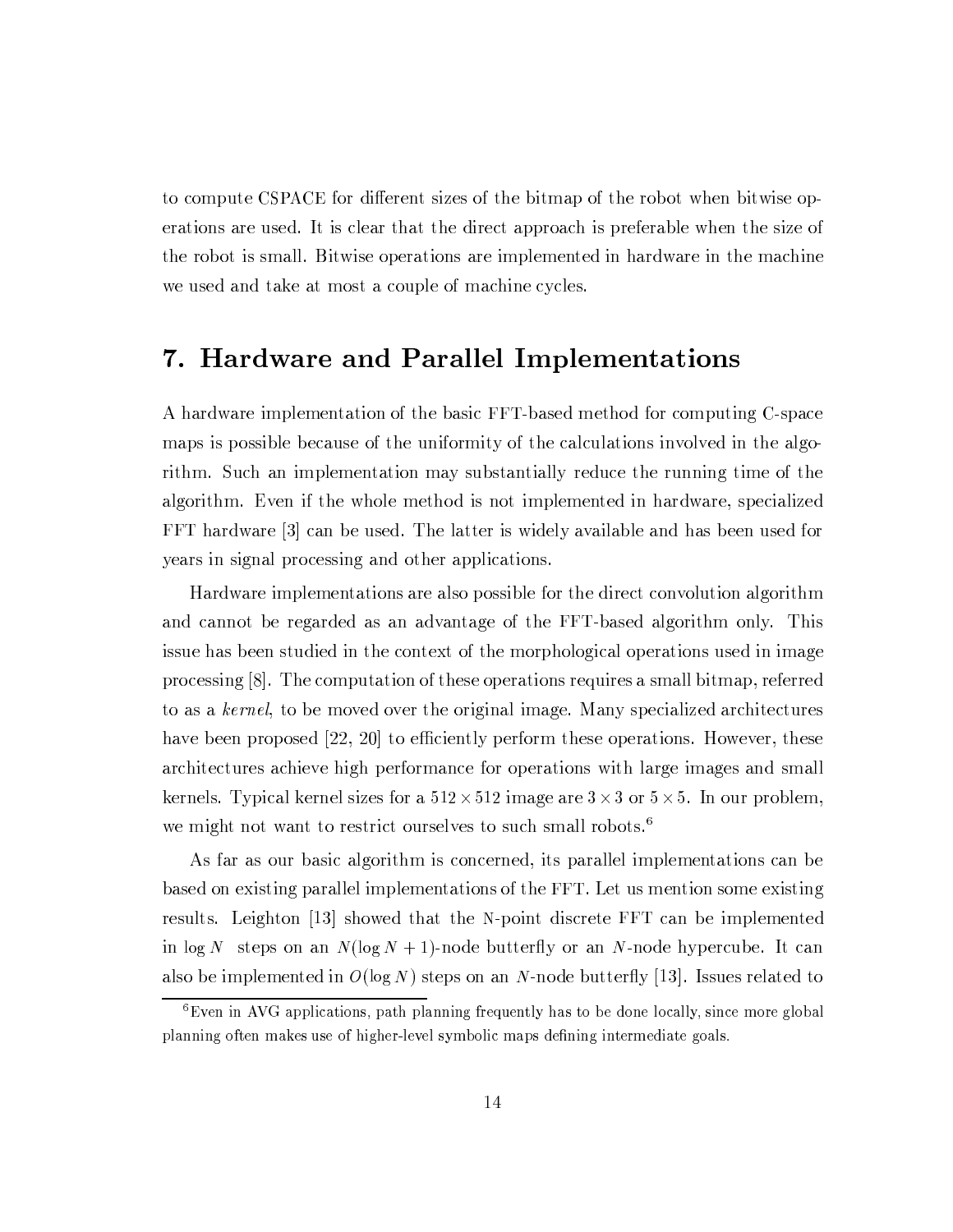the implementation of the FFT on hypercubes are discussed in [25]. On an  $N \times N$ mesh of processors, it is easy to implement the (two-dimensional) FT of a function defined on  $N^2$  points in  $O(N)$  time [13]. Then our basic algorithm will itself have a complexity of  $O(N)$ . This is asymptotically optimal for the problem, and is an improvement over the algorithm of Dehne, Hassenklover and Sack [5] which can only deal with 'rectilinear' robots. For the Connection Machine there exist many implementations of the FFT [9, 26]. On a shared memory bus-based multiprocessor with few processors  $(8)$  an implementation of the multidimensional FFT exhibits a speedup close to linear with the number of processors used.<sup>7</sup>

#### Conclusion 8.

We presented an FFT-based algorithm to compute the C-space map used by several path planners. The algorithm is based on the observation that the C-space map is the convolution of the workspace and the robot and applies to obstacles and robots of any shape input as bitmaps. The FFT-based method produces a bitmap representation of the C-space that is directly exploitable by potential field based path planners such as those described in  $[2, 14]$ . In particular, this bitmap allows collision checking to be done in  $O(1)$  time for a rigid robot and in  $O(K)$  time for a robot with K rigid parts. For a fixed discretization, the running time of our algorithm is independent of the number and the shape of the obstacles in the workspace.

The FFT-based method was presented in the case of a planar translating robot. Rotation is not directly handled by the method and requires slice by slice construction of the C-space bitmap. The method also applies to a three-dimensional robot that can only translate. Furthermore, it can be used when the robot is a planar articulated linkage, by building a three-dimensional C-space for each link.

 $7$ The almost linear speedup is justified by the way the k-dimensional FFT is computed. For example, for  $k=2$ , we first take the FFT of the rows and then the FFT of the columns. We can assign different rows/columns to different processors. The partial computations are independent.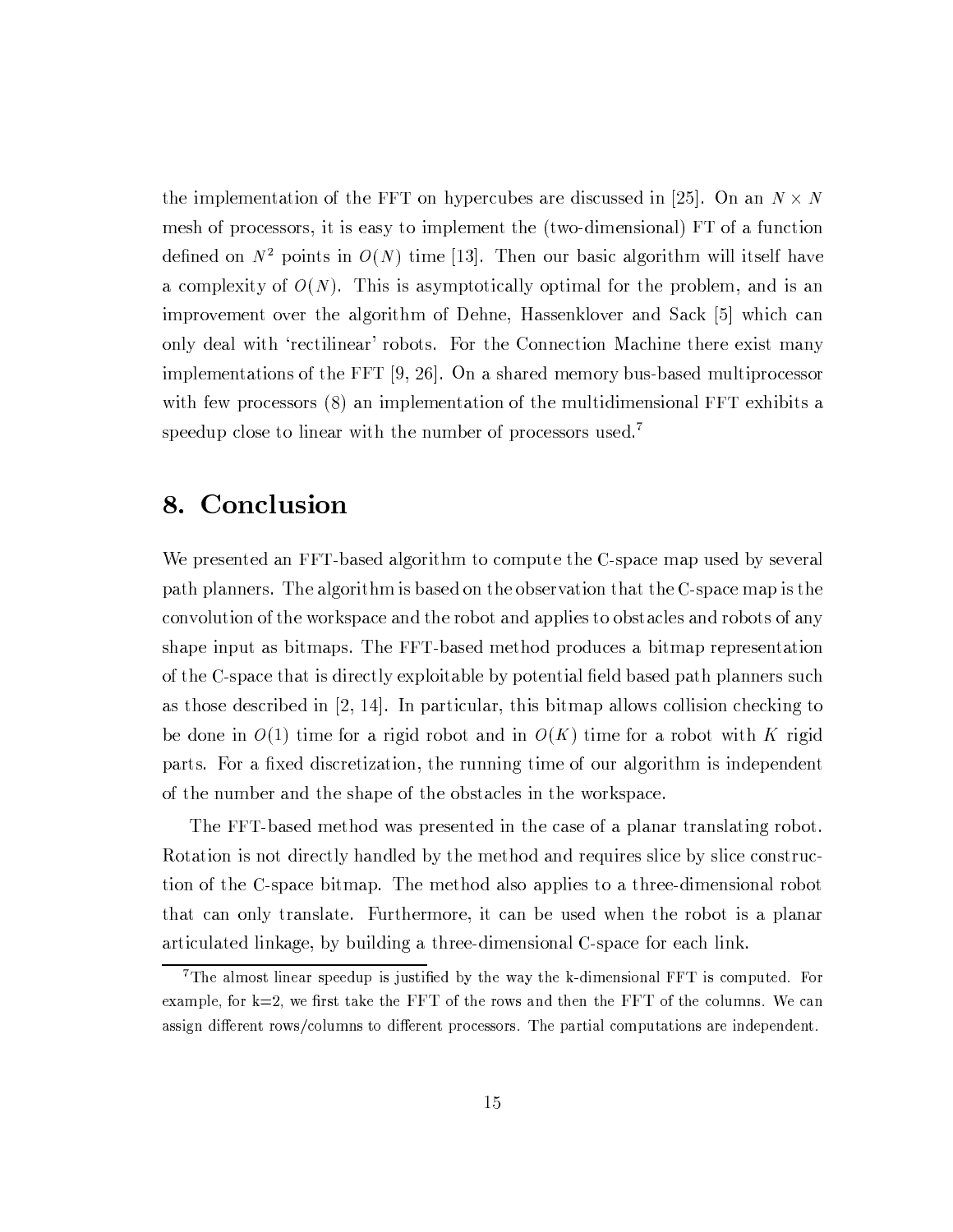Our method depends highly on our ability to perform the FFT. When implemented in software on a single-processor computer, its running time can be a disadvantage, especially when the obstacles and the robot are simple. However, when the combined complexity of the obstacles and the robot is high, the FFT-based method becomes advantageous. It can also benefit from existing special-purpose hardware. Implementations are possible on a wide variety of parallel architectures, by exploiting recent work done on parallel implementations of the FFT. The use of specific hardware or parallel architectures can drastically reduce the running time of our algorithm, making it compare even more favorably to previous algorithms for computing C-space maps.

**Acknowledgments:** This research was partially funded by DARPA contract DAAA21-89-C0002. An earlier version of this work appeared in the IEEE Conference on Robotics and Automation, 1993. The author thanks T. Lastennet for providing the code of the linear-time algorithm for computing C-space maps and J.-C. Latombe for his valuable comments and reading of this paper. Finally, the comments of the anonymous reviewers of this paper were very helpful.

### References

- [1] F. Avnaim, J.D. Boissonnat, Polygon Placement Under Translation and Rotation, Technical Report No. 890, INRIA, 1988.
- [2] J. Barraquand, J.C. Latombe, "Robot Motion Planning: A Distributed Representation Approach," The Int. J. of Robotics Research, The MIT Press, Cambridge, MA, 10(6), December 1991, 628-649.
- [3] G. Bilardi, S. Hornick, M. Sarrafradeh, "Optimal VLSI Architectures for Multidimensional DFT,"  $ACM$  Comp. Architecture News, 19(1), March 1991, 45-52.
- [4] R.A. Brooks, T. Lozano-Pérez, "A Subdivision Algorithm in Configuration Space for Findpath with Rotation," IEEE Tr. on Syst., Man, and Cyber., 15(2),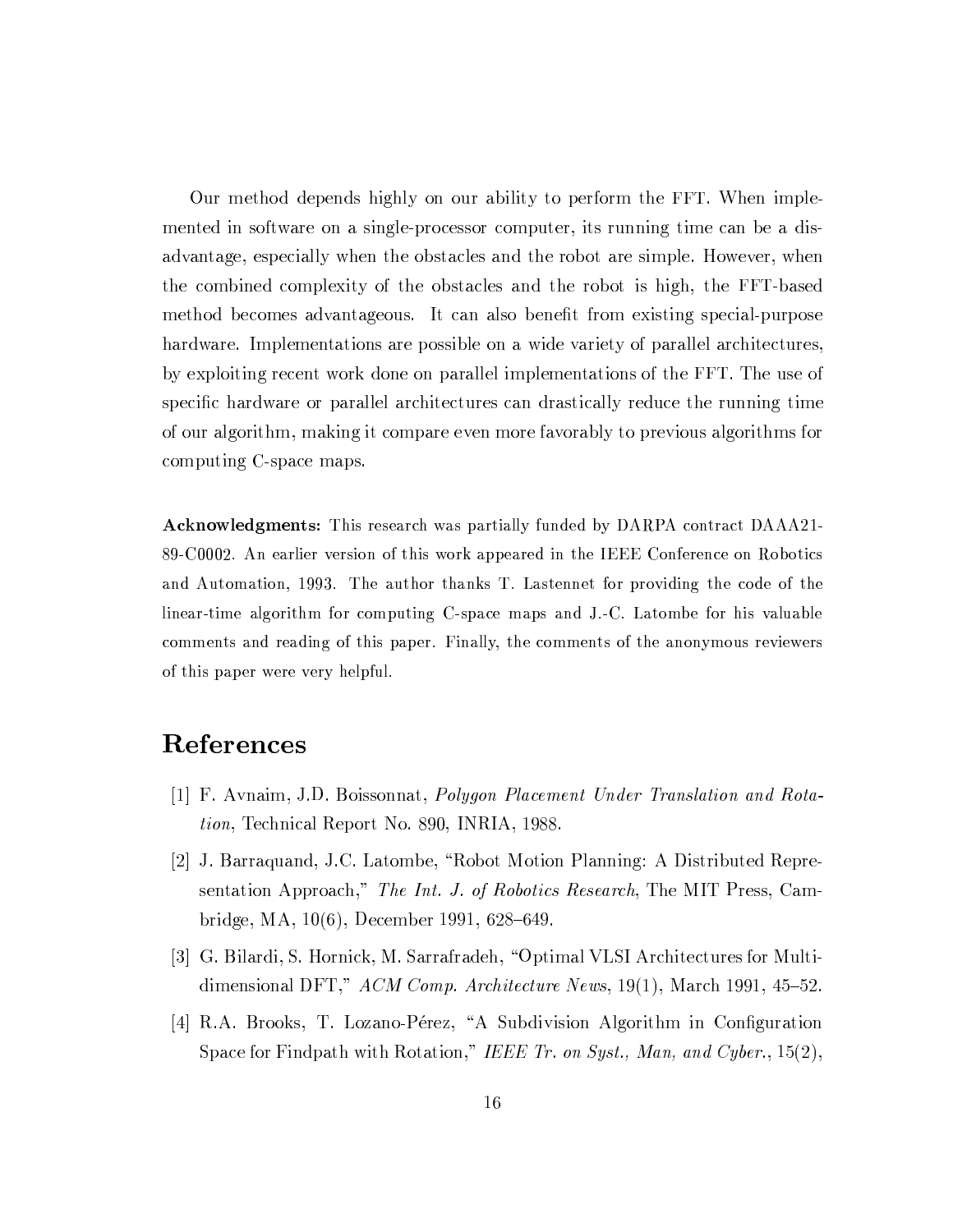1985, 224-233.

- [5] F. Dehne, A.L. Hassenklover, J.R. Sack, "Computing the configuration space for a robot on a mesh-of-processors," Parallel Comput.,  $12(2)$ ,  $1989$ ,  $221-231$ .
- [6] L. Guibas, L. Ramshaw, J. Stolfi, "A Kinetic Framework for Computational Geometry," Proc. of the IEEE Symp. on Found. of Computer Science, 1983,  $100 - 111.$
- [7] L. Guibas, R. Seidel, "Computing Convolution by Reciprocal Search," Proc. of the ACM Symp. on Computational Geometry, Yorktown Heights, NY, 1986,  $90 - 99.$
- [8] R. Haralick, L. Shapiro, *Computer and Robot Vision*, Addison Wesley, 1992.
- [9] L. Johnsson, R. Krawitz, "Cooley-Tukey FFT on the Connection Machine", *Parallel Computing*  $(18)$ , 1992, 1201-1221.
- [10] J.C. Latombe, *Robot Motion Planning*, Kluwer Academic Publishers, Boston, MA, 1991.
- [11] J.C.Latombe, "A Fast Path Planner for a Car-Like Indoor Mobile Robot," Proc. of the 9th Nat. Conf. on Artificial Intelligence, 1991, 659–665.
- [12] J.P. Laumond, "Obstacle Growing in a Non-Polygonal World," *Information Processing Letters*,  $25(1)$ ,  $1987$ ,  $41-50$ .
- [13] F. T. Leighton, *Introduction to Parallel Algorithms and Architectures: arrays*, *trees, hypercubes, Morgan Kaufmann Publishers Inc., Los Altos, CA, 1992.*
- [14] J. Lengyel, M. Reichert, B.R. Donald, D. P. Greenberg, "Real-Time Robot Motion Planning Using Rasterizing Computer Graphics Hardware," Proc. of SIGGRAPH'90, Dallas, TX, 1990, 327-335.
- [15] T. Lozano-Pérez, M. Wesley, "An algorithm for Planning Collision-Free Paths Among Polyhedral Obstacles," *Communications of the ACM*, 22(10), Oct 1979, 560-570.